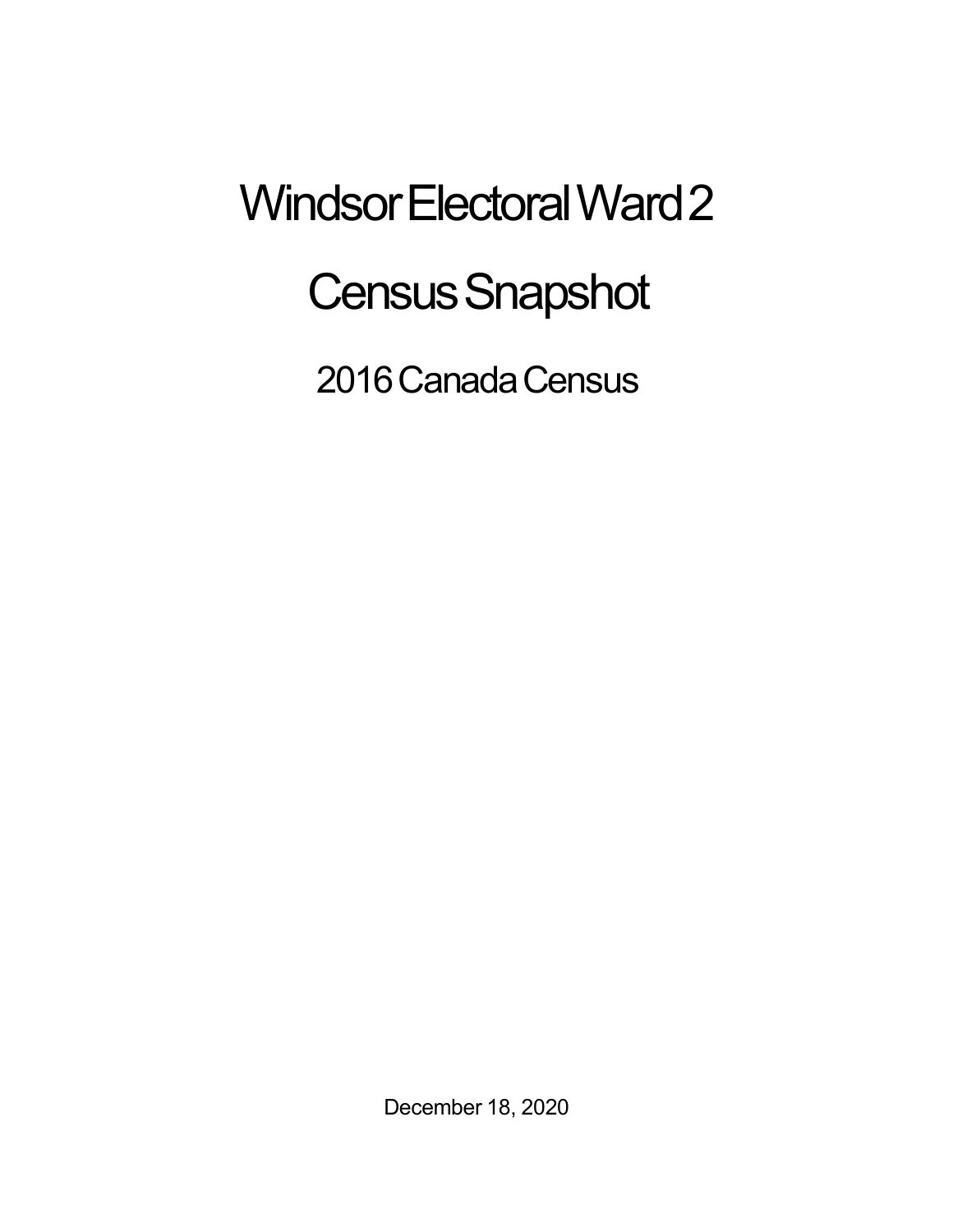## **Table of Contents**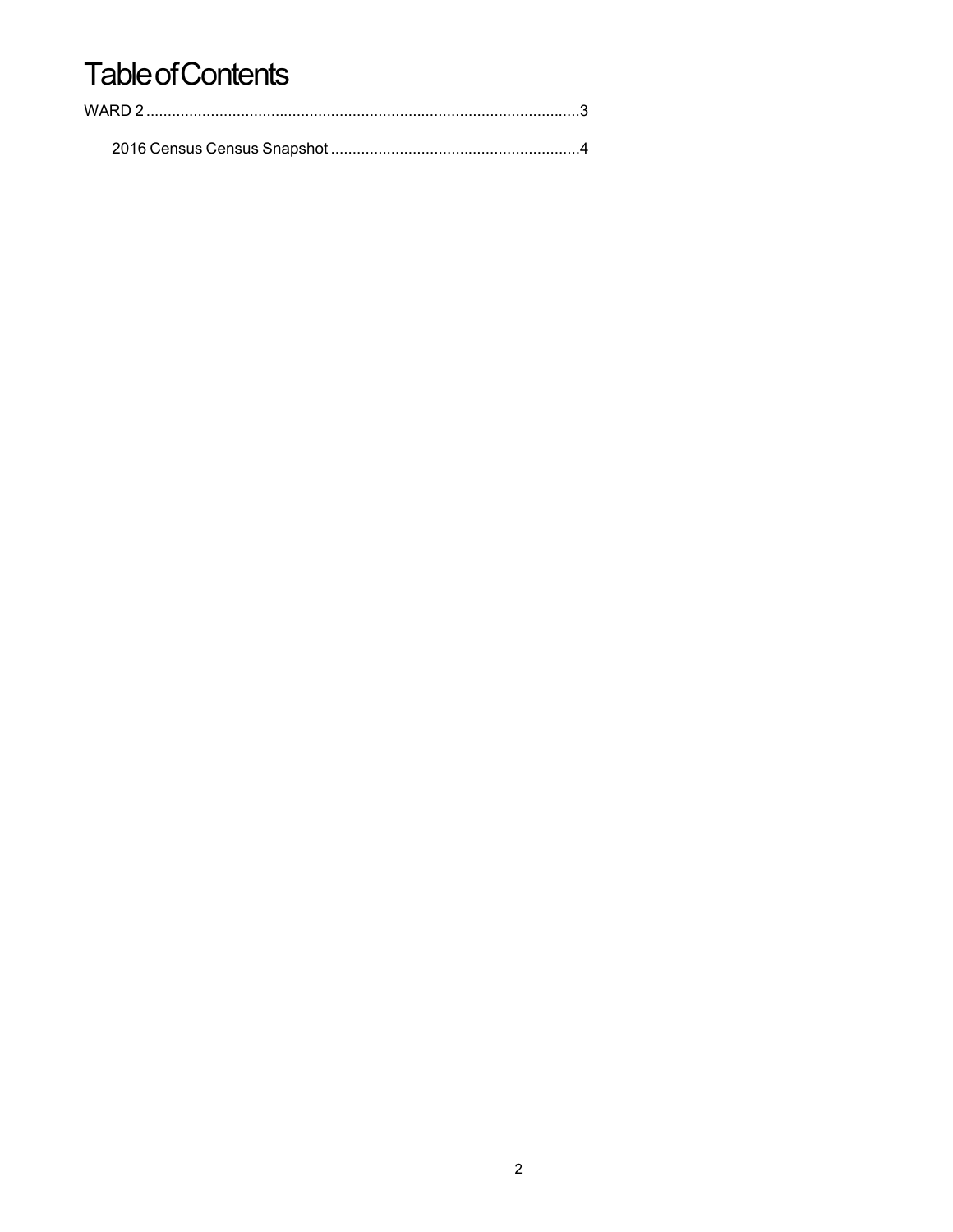## WARD 2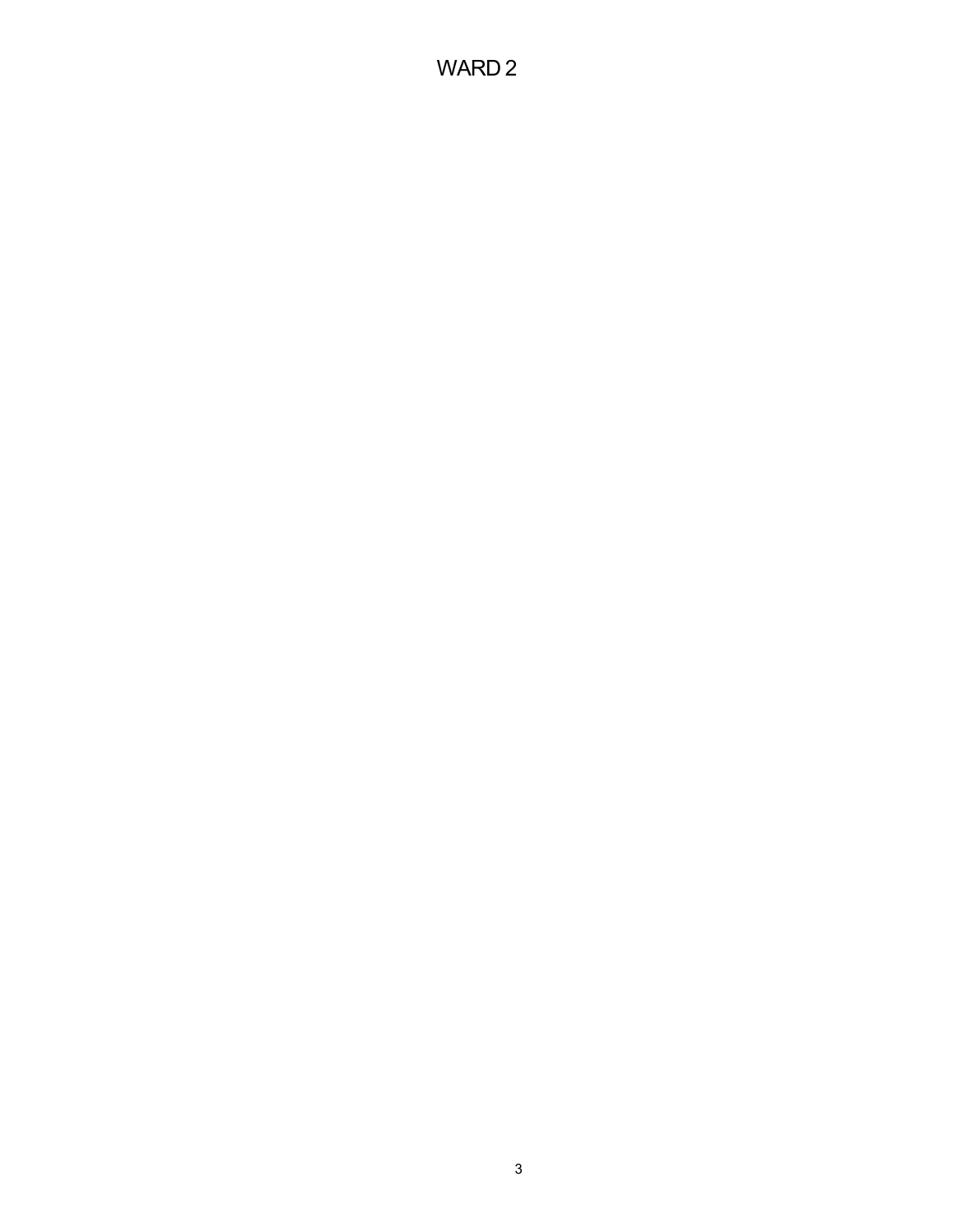## 2016 Census Census Snapshot

| 2016 Census<br><b>Census Snapshot</b> | <b>WARD 2</b>    |    |
|---------------------------------------|------------------|----|
|                                       |                  | %  |
| <b>Total Population</b>               | 20,789           |    |
| Males                                 | 10,705 51%       |    |
| Females                               | 10,084 49%       |    |
|                                       |                  |    |
| <b>2016 Population by Age</b>         | 20,789           |    |
| 0 to 4 years                          | 1,110            | 5% |
| 5 to 9 years                          | 1,106            | 5% |
| 10 to 14 years                        | 899              | 4% |
| 15 to 19 years                        | 1,177            | 6% |
| 20 to 24 years                        | 3,245 16%        |    |
| 25 to 29 years                        | 2,244 11%        |    |
| 30 to 34 years                        | 1,321            | 6% |
| 35 to 39 years                        | 1,046            | 5% |
| 40 to 44 years                        | 1,061            | 5% |
| 45 to 49 years                        | 1,102            | 5% |
| 50 to 54 years                        | 1,352            | 7% |
| 55 to 59 years                        | 1,249            | 6% |
| 60 to 64 years                        | 1,037            | 5% |
| 65 to 69 years                        | 927              | 4% |
| 70 to 74 years                        | 580              | 3% |
| 75 to 79 years                        | 477              | 2% |
| 80 to 84 years                        | 386              | 2% |
| 85 to 89 years                        | 210              | 1% |
| 90 to 94 years                        | 86               | 0% |
| 95 to 99 years                        | 19               | 0% |
| 100 years and over                    | $\boldsymbol{0}$ | 0% |
|                                       |                  |    |
| 0 to 14 years                         | 3,133 15%        |    |
| 15 to 64 years                        | 14,973 72%       |    |
| 65 years and over                     | 2,703 13%        |    |
| 85 years and over                     | 323              | 2% |
|                                       |                  |    |
| Average age of population             | 36.9             |    |
| <b>Median age</b>                     | 32.0             |    |
|                                       |                  |    |
| <b>Families</b>                       | 4,601            |    |
| Persons per family                    | 2.9              | 0% |
| Total couple families                 | 3,077 67%        |    |
| Married couples                       | 2,286 50%        |    |